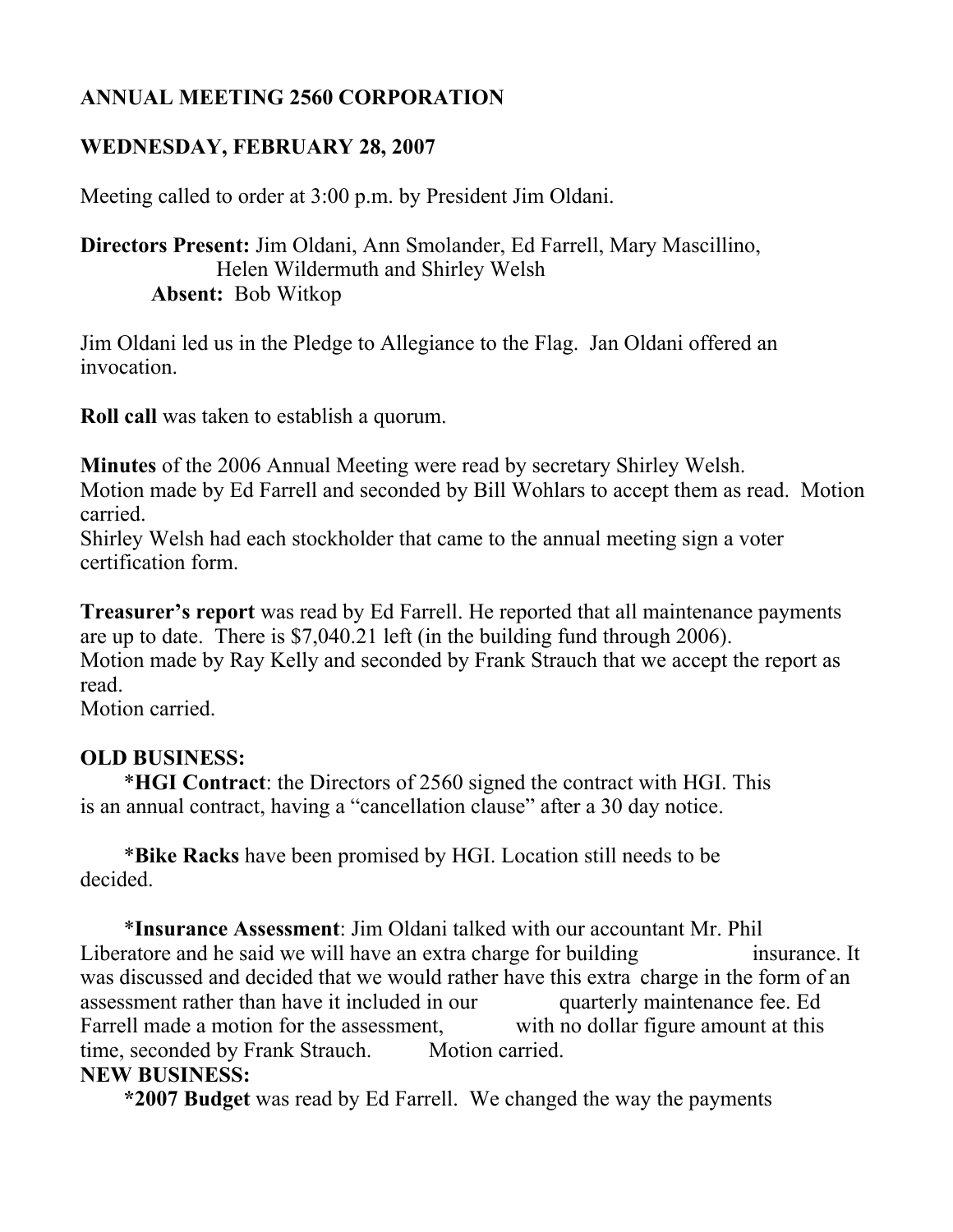are determined for the cable service. Before, the payment was determined by the amount of shares each owner had. We divided the payments equally by apartment.

The quarterly maintenance fee will be:

one bedroom - \$486.00 (See motion)

two bedroom - \$635.00 (See motion)

Bob Zagray made the motion that we divide the cable payments equally, Ann Witcop seconded. Motion carried.

A motion was made by Carmela Fives, to round out this figure to the nearest dollar amount eliminating the cents, seconded by Ray Kelly. Motion carried.

**\* Reserves:** Jim Oldani reported that we really don't need any reserves as our building is being painted this year, and HGI is taking care of the expenses for a new roof and parking area. A motion was made by Ed Farrell that we keep no reserves, seconded by Helen Wildermuth.

Motion carried.

**\*Nominating Committee:** Jim Oldani reported that this committee will now be called a Search Committee. In December, the secretary of the building will send a form to each stockholder. If the stockholder is interested in holding a position on the board, he/she will complete the form and will send it back to Chairman Frank Strauch 40 days prior to the annual meeting.

There will be no more nominations from the floor during the annual meeting.

Frank Strauch reported that the 2006 board will run one more year. He also thanked the board for the good job that was done this past year.

**\*Gathering/Party dates:** Jim Oldani reported the next years

2560 Annual Meeting will be Wednesday, February 27, 2008

at 3:00 p.m. The 2007-2008 Hostesses will be Carmela Fives and Helen Wildermuth. They will plan the for the meal in the courtyard behind our building after the annual meeting plus other events.

We will also continue our weekly Wednesday barbecues. All are welcome, just bring the food you want to grill, and enjoy being with each other.

**\*One Corporation Discussion**: Jim Oldani and Ed Farrell reported that a HGI committee has run into a stumbling block. Before proceeding with One Corp. that problem must be solved. Currently HGI is a "for profit" corporation and HGI needs to become a "non profit" corporation. Discussion is futile at this point until this issue is resolved.

## **President's Report:**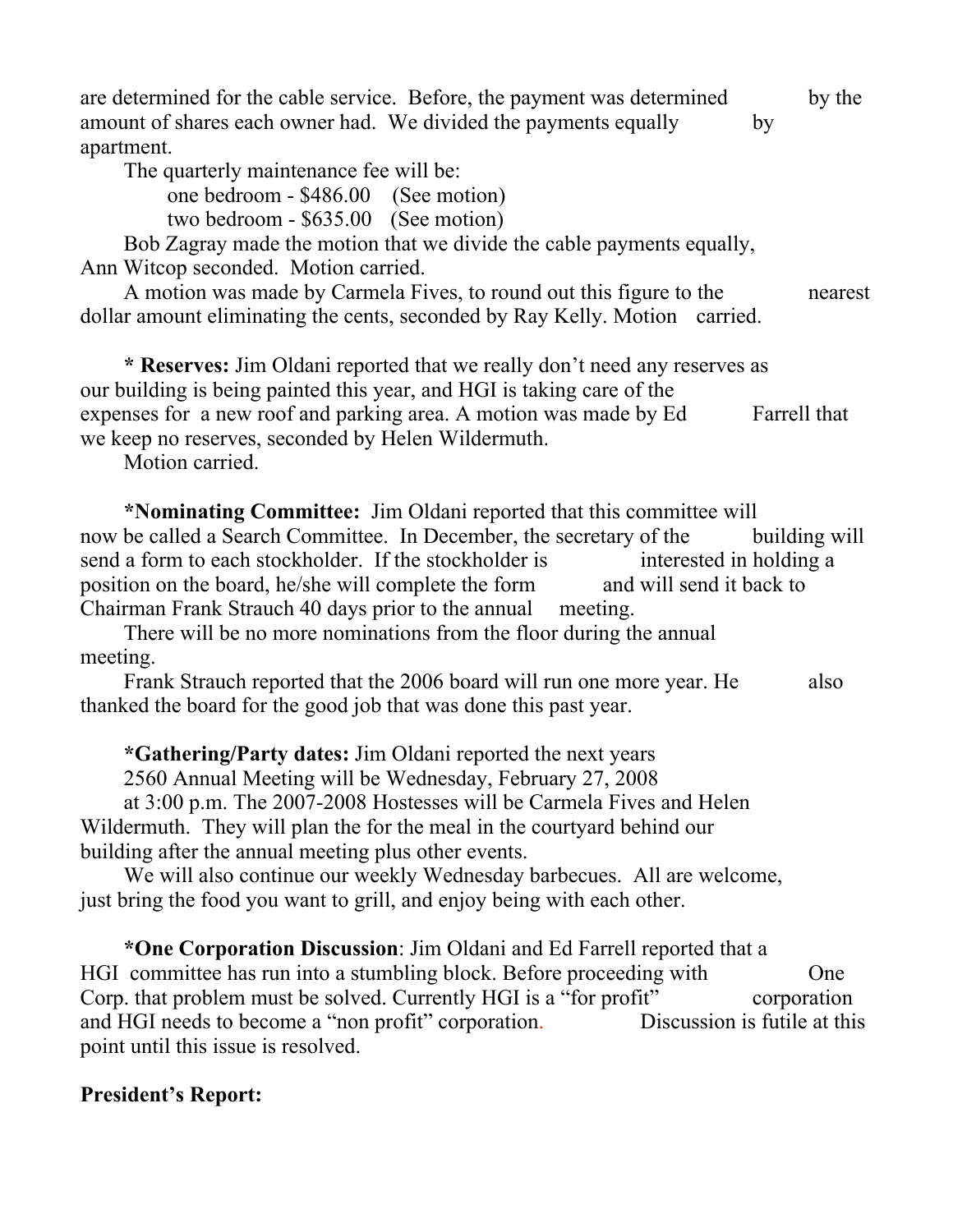\*Jim Oldani thanked the Monday morning crew, men and women, for all they have done. Due to their work on the balconies, there was a  $$1,200$  surplus in the building fund.

\*Jim also wanted to thank everyone for getting along so well this year. We are like a family and he was very pleased. He also expressed how much he has enjoyed the Wednesday barbecues. He felt it was a good gathering for us as a family.

\*He also thanked everyone for their help throughout the year including the Board of Directors and Hostesses.

#### **Other business:**

\*Ray Kelly feels there is a need to have all corners of all building balconies supported by pillars.

Ray Kelly also asked why should a two bedroom apartment be assessed more for the parking lot since they only have one car space?

\*Bill Wohlars suggested that a committee be formed to make sure the closing list is completed in each apartment after the owner has gone home, insuring that all toilets have been sealed properly Jim Oldani asked if Bill would be in charge and Ed Farrell offered to help him. A copy of the closing list for all apartments was included in our 2560 Annual Meeting packet.

\*Jim Oldani reminded us to lock our apartment doors when leaving the apartment. Fran and Ray Kelly had some of their possessions stolen from their bedroom when the back door was unlocked while Ray was in the laundry room.

\*Doris Keeling thank everyone for their kindness and concerns towards them during Jim's healing.

\*Frank Strauch thanked the Donut Dollies, the women who prepared coffee and donuts each Monday for the mens' work group.

\*Helen Wildermuth reported that Ann Marshall is doing well after her surgery. Motion was made by Bill Wohlars and seconded by Frank Strauch to adjourn the

Respectfully submitted,

meeting.